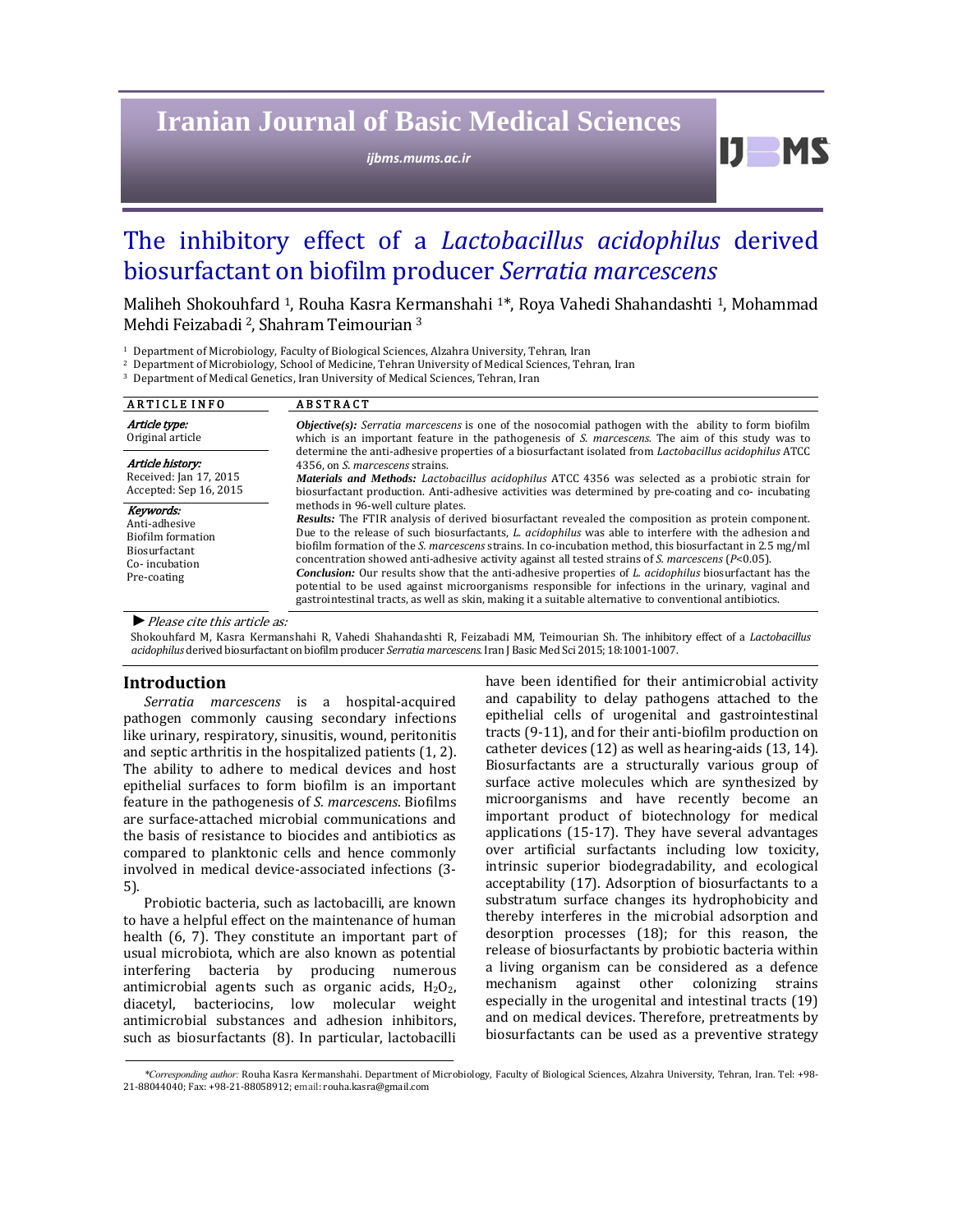to interrupt the onset of pathogenic biofilm formation on catheters and other medical insertional materials (18, 20, 21).

The aim of this study was to determine the antiadhesive capability of the biosurfactant produced by *Lactobacillus acidophilus* ATCC 4356, against pathogenic, biofilm‐ producing strains of *Serratia marcescens.*

## **Materials and Methods**

## *Bacterial strains and culture conditions*

*Lactobacillus acidophilus* ATCC 4356, *Serratia marcescens* ATCC 13880 (biofilm producer) and *S. marcescens* ATCC 19180 (biofilm producer) were purchased from the collection center of bacteria and fungi in Iranian Research Organization for Science and Technology (IROST). Other strains of *S. marcescens* were isolated from patients in Namazi Hospital (Tehran, Iran) with high ability of biofilm formation (biofilm formation of *S. marcescens* strains was quantified by the crystal violet method) (22). *S. marcescens* strains were grown in Nutrient agar (NA, Darmstadt, Merck, Germany) and incubated at 37 °C for 24 hr. The identification of strains was done with the usual biochemical tests (SIM, TSI, Gellatinase test) (23). *L. acidophilus* ATCC 4356 as a probiotic source was cultured in de Man, Rogosa, Sharpe Broth or agar (MRSB or MRSA, Darmstadt, Merck, Germany) and incubated at  $37$  °C in an anaerobic jar for 24 hr.

## *Biosurfactant production*

15 ml of *L. acidophilus* cultured overnight was inoculated into 600-ml of MRS broth and incubated for 24 hr at  $37$  °C. The cells were harvested by centrifugation at 10,000 $\times$ g for 5 min at 10 °C, washed twice in demineralized water, and resuspended in 100 ml of PBS. The lactobacilli were incubated at room temperature for 2 hr with gentle stirring for biosurfactant production. Subsequently, the bacteria were removed by centrifugation, and the remaining supernatant liquid was filtered through a 0.22 mmpore-size filter (Millipore). Aliquots (10 ml) of the supernatant were used immediately in the adhesion assay. The remainder was dialyzed against demineralized water using 6,000 kDa dialysis tubing (Sigma, St. Louis, Missouri, USA) for 48 hr at 4 °C, and was freeze- dried as described by Velraed et al (24).

## *Drop‐collapse method*

In order to test whether produced biosurfactant was able to decrease the surface tension between water and hydrophobic surfaces, the ability to collapse a droplet of water was tested as follows:  $25$   $\mu$ l of extracted biosurfactant was pipetted as a droplet onto parafilm; the flattening of the droplet and the spreading of the droplet on the parafilm surface was followed over seconds or minutes. Then, methylene blue (with no influence on the shape of the droplets) was added to the water spot for photographic purposes. The droplet was allowed to dry and the diameter of the dried droplet was recorded by ruler (25, 26).

## *Fourier transform infrared spectroscopy*

Freeze-dried biosurfactants (2 mg) were ground with 100 mg KBr and compressed by 7,500 kg for 3 min to obtain translucent pellets. Infrared absorption spectra were recorded by Bruker Tensor 27 instrument. KBr pellet was used for background correction. The quantity of a spectral region of interest was determined by normalization of the area under the absorption bands relative to the area of the CH absorption band around  $2,930$  cm<sup>-1</sup> (24, 27).

## *Molecular weight determination by SDS‐PAGE*

Sodium dodecyl sulfate-polyacrylamide gel electrophoresis (SDS-PAGE) was performed according to Laemmli (1970). Gel electrophoresis of biosurfactant was carried out using  $12\%$  (w/v) resolving gel and  $4\%$ stacking gel and run at a constant 150 V for about 240 min. The molecular weight was determined by comparison with the protein ladder (Prestained protein ladder, Tris-Glysine 4-20%, CinnaGen, Iran) after staining with Coomassie blue G250 (Merck, Germany) (28). 

## *Biofilm formation assay*

In order to generate *S. marcescens* biofilms on glass slide, 10 μl of *S. marcescens* (ATCC 13880) overnight culture  $(10^8 \text{ CFU/ml})$  was inoculated into microtiter wells containing 1 ml of sterile MBD medium and two slides with and without *L. acidophilus*-derived biosurfactant  $(2.5 \text{ mg/ml})$ . The glass slides were washed in detergent solution, rinsed in distilled water twice, then air dried and autoclaved before use. The microtiter plate was incubated in an orbital incubator (100 rpm) at 37  $°C$  for 18-20 hr. The glass slides were removed and rinsed twice with 1 ml of the PBS solution in order to remove unattached cells (29).Removed glass slides were fixed in  $2\%$  (w/v) glutaraldehyde for 2 hr at 4 °C, washed with saline solution, and dehydrated for 5 min in increasing ethanol concentrations (30%, 50%, 70%, and 90%  $[v/v]$  followed by 15 min incubation in absolute ethanol. Samples then were coated with gold in argon atmosphere. The scanning electron microscopy (SEM) observations were carried out using a scanning device (Vega3 Tescan, USA) (30).

## *Biofilm inhibition assay*

Biofilm inhibition assays with the extracted *L. acidophilus* ATCC 4356 biosurfactant were carried out in pre-coating and co-incubation experiments. Briefly, in pre-coating experiments (12), flatbottomed polystyrene 96-well microtiter plates were filled with 200 µl of different concentrations of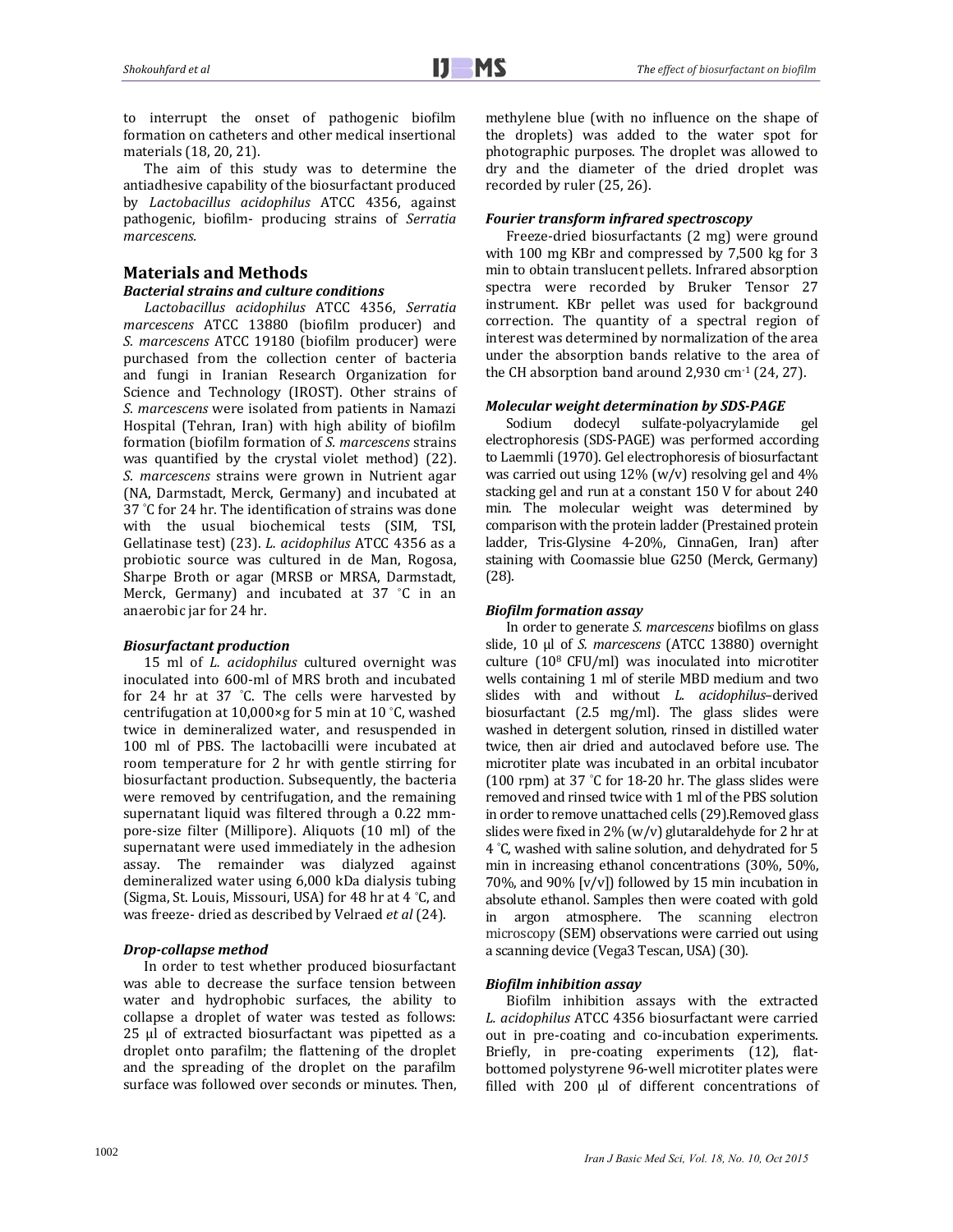*L. acidophilus* ATCC 4356 biosurfactant (ranging from 2.5 mg/ml to  $0.312$  mg/ml) and incubated for 24 hr at 37 °C at 130 rpm. Control wells containing sterile water only were treated in the same way. Biosurfactant solutions were then removed and the wells carefully washed twice with phosphate buffer saline (PBS) pH 7.2 to remove non-adhering biosurfactant. Aliquots of 150 µl of each *S. marcescens* suspension in the MBD medium at the concentration of  $1\times10^7$  CFU/ml were then added to each well and the plates were incubated at 37 °C for 3 hr at 75 rpm. After this time, non-adherent cells were removed by gently washing twice the wells with PBS. 150 µl of fresh MBD medium were added to each well after which plates were incubated again at 37 $°C$ for 48 hr at 75 rpm. In co-incubation experiments, aliquots of 150 µl of each *S. marcescens* suspension at the concentration of  $1\times10^7$  CFU/ml were added to microtiter wells together with different concentrations of the extracted biosurfactant, ranging from  $2.5 \text{ mg/ml}$  to  $0.312 \text{ mg/ml}$  (from  $0.5$  mg/well to  $0.0624$  mg/well) and incubated for 3 hr as previously described. After this stage, procedures were exactly the same as the pre-coating experiments in which each well was filled with fresh MBD medium without different biosurfactant concentrations (31). Finally biofilm production by *S. marcescens* strains was quantified by crystal violet method (22). The microbial inhibition percentages at different biosurfactant concentrations for each micro-organism were calculated as:

#### *% Microbial inhibitionc= [1‐ (Ac/A0)] × 100*

Where  $A_c$  represents the absorbance of the well with a biosurfactant concentration  $c$  and  $A_0$  the absorbance of the control well. The microtitre-plate anti-adhesion assay estimates the percentage of microbial adhesion reduction versus the control wells, which were set at 0% to indicate the absence of biosurfactant and therefore its anti‐adhesion properties. In contrast, negative percentage results indicate the percentage increase in microbial adhesion at a given surfactant concentration in relation to the control (32). The microtitre-plate anti-adhesion assay allows the estimation of the crude biosurfactant concentrations that are effective in decreasing adhesion of the microorganisms studied.

#### *Statistical analysis*

Experiments were conducted in triplicate. The results are presented as means±SD. Statistical analysis was conducted using SPSS version 20. After assumptions of normality and variances of homogeneity were checked one way analysis of variance (ANOVA), Kruskal-Wallis test and paired sample t-test were also performed. The significance level was set at *P*<0.05.

## **Results**

## *Drop collapse assay*

Drop collapse method is a sensitive and easy to perform method which requires a small volume  $({\sim}5 \mu l)$  of broth culture or biosurfactant solution to test the surfactant property. According to the results of this method, no activity was detected in distilled water as predicted. The biosurfactant was able to collapse a droplet of water (Figure 1), representing their effects on reduction of surface tension.

#### *Fourier transform infrared spectroscopy*

The molecular composition of the biosurfactant used in this study was evaluated by Fourier transform infrared spectroscopy (Figure 2). The most important bands were located at 2'929 cm<sup>-1</sup> (CH band: CH2- CH3 stretching), 1'655 cm -1 (AmI band: CAO stretching in proteins), 1'402 cm<sup>-1</sup> (AmII band: NOH bending in proteins),  $1'260$  cm<sup>-1</sup> (PI band: phosphates), and  $1'056$  cm $^{-1}$  (PII band: polysaccharides). Therefore biosurfactant of *L. acidophilus* ATCC 4356 appeared to be mostly protein.



**Figure 1.** Drop collapse assay. Collapsed droplets  $(A)$  is  $H_2O$  and (B) is *Lactobacillus acidophilus* ATCC 4356-derived biosurfactant



**Figure 2.** Fourier transform infrared absorption spectra of the freeze‐dried biosurfactant released from *Lactobacillus acidophilus* ATCC 4356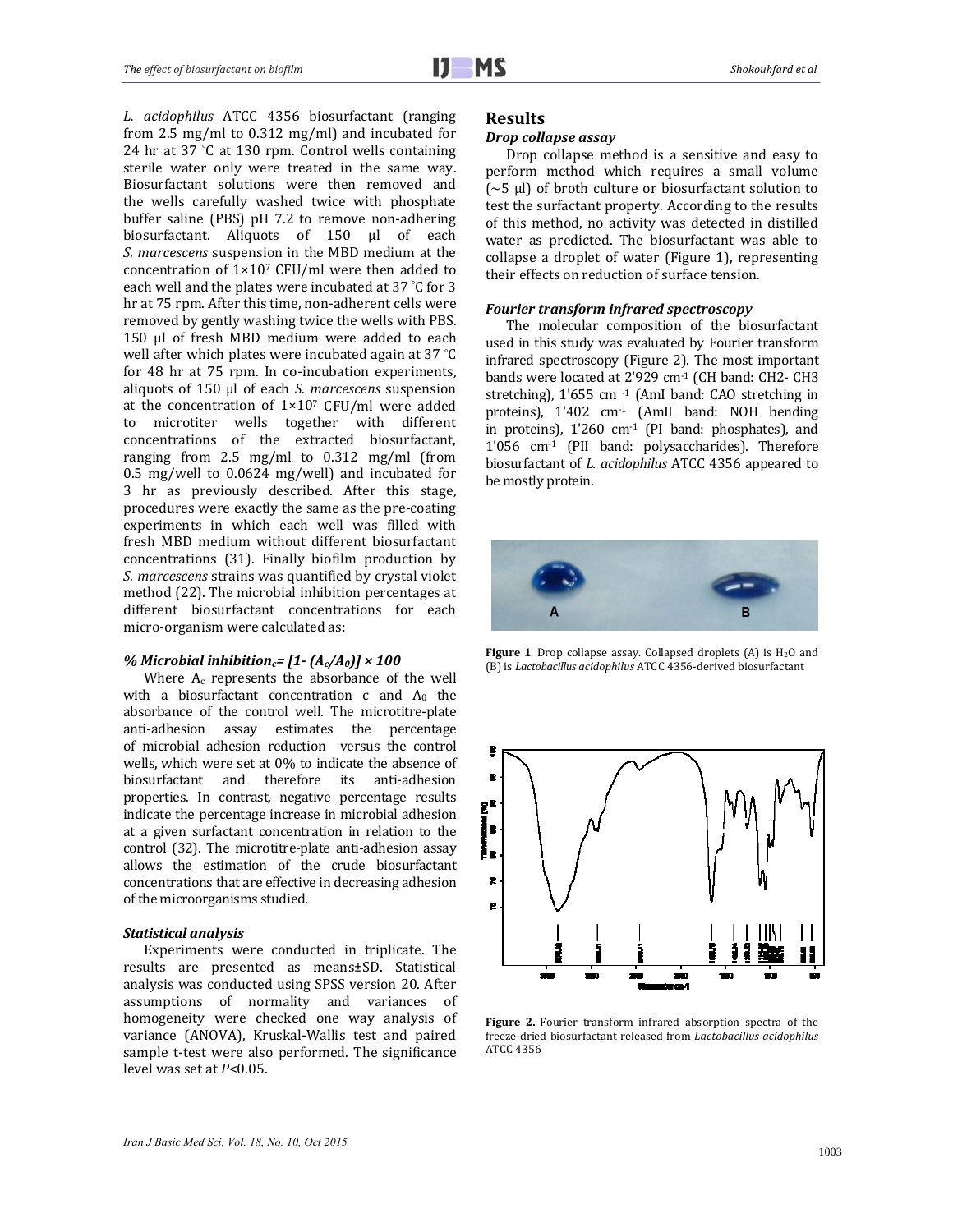

Figure 3. Sodium dodecyl sulfate-polyacrylamide gel electrophoresis **(**SDS‐PAGE) profile analysis of *Lactobacillus acidophilus* ATCC 4356 extracted biosurfactant

#### *Sodium dodecyl sulfate‐polyacrylamide gel electrophoresis (SDS‐PAGE)*

The freeze-dried biosurfactant released from *L. acidophilus* ATCC 4356 was analyzed using SDS-PAGE. Protein profile showed one band with approximate size of 10 kDa (Figure 3).

#### *Biofilm formation*

As shown in Figure 4, the presence of 2.5mg/ml *L. acidophilus* ATCC 4356‐ derived biosurfactant, dramatically reduced the process of *S. marcescens* ATCC 13880 attachment and biofilm production.

## *Effect of L. acidophilus ATCC 4356 biosurfactant on biofilm formation of S. marcescens strains*

The effect of pre-coating of *L. acidophilus* biosurfactant on biofilm formation of *S. marcescens* isolates is shown in Table 1. The concentration of 2.5 mg/ml of biosurfactant significantly reduced the percentage of cell adhesion against all of the isolated strains tested (*P*<0.05) except for *S. marcescens* (1) (*P*=0.128), *S. marcescens* (2) (*P*=0.496), and *S. marcescens* (5) (*P*=0.57), while 1.25 mg/ml biosurfactant significantly reduced *S. marcescens* ATCC 13880 and ATCC 19180 cell adhesion ( $P=0.00$ ,  $P=0.002$  respectively). Co-incubation results of biosurfactant are shown in Table 2. The concentration of 2.5 mg/ml of biosurfactant significantly reduced the percentage of cell adhesion of all isolated strains tested (*P*<0.05). While concentration of  $1.25$  mg/ml of biosurfactant significantly affected cell adhesion of *S. marcescens* ATCC 13880 and ATCC 19180 (*P*=0.005, *P*=0.000 respectively). There is no statistically significant difference between the two methods, pre‐coating 



Figure 4. The scanning electron microscopy (SEM) of *Serratia marcescens* ATCC 13880. (A) control group (in the absence of biosurfactant).  $(B)$  experimental group (in the presence 2.5 mg/ml of Lactobacillus acidophilus ATCC 4356-derived biosurfactant)

and co-incubation. The anti-adhesive effect depends on the concentration; by decreasing concentration, the anti-adhesive activity is noticeably reduced.

## **Discussion**

Serratia infections are in general nosocomial, affecting compromised patients who receive broadspectrum antibiotic therapy and often with indwelling urinary catheters, endotracheal tubes or other foreign bodies. New evidence from ophthalmic infections, however, indicates that even healthy contact-lens wearers may be at risk of serratia keratitis (33). One of the main problems associated with *S. marcescens* infection is increase of resistance against a great number of antibiotics through biofilms formation (34). Increasing problems of resistance to synthetic antimicrobials have encouraged the researchers to focus on alternative natural products such as probiotic bacteria. Some microorganisms such as lactic acid bacteria were found to be biosurfactant- producing strains. One of the major roles known for biosurfactants is their negative effect on other microbial species  $(13, 22, 25)$ .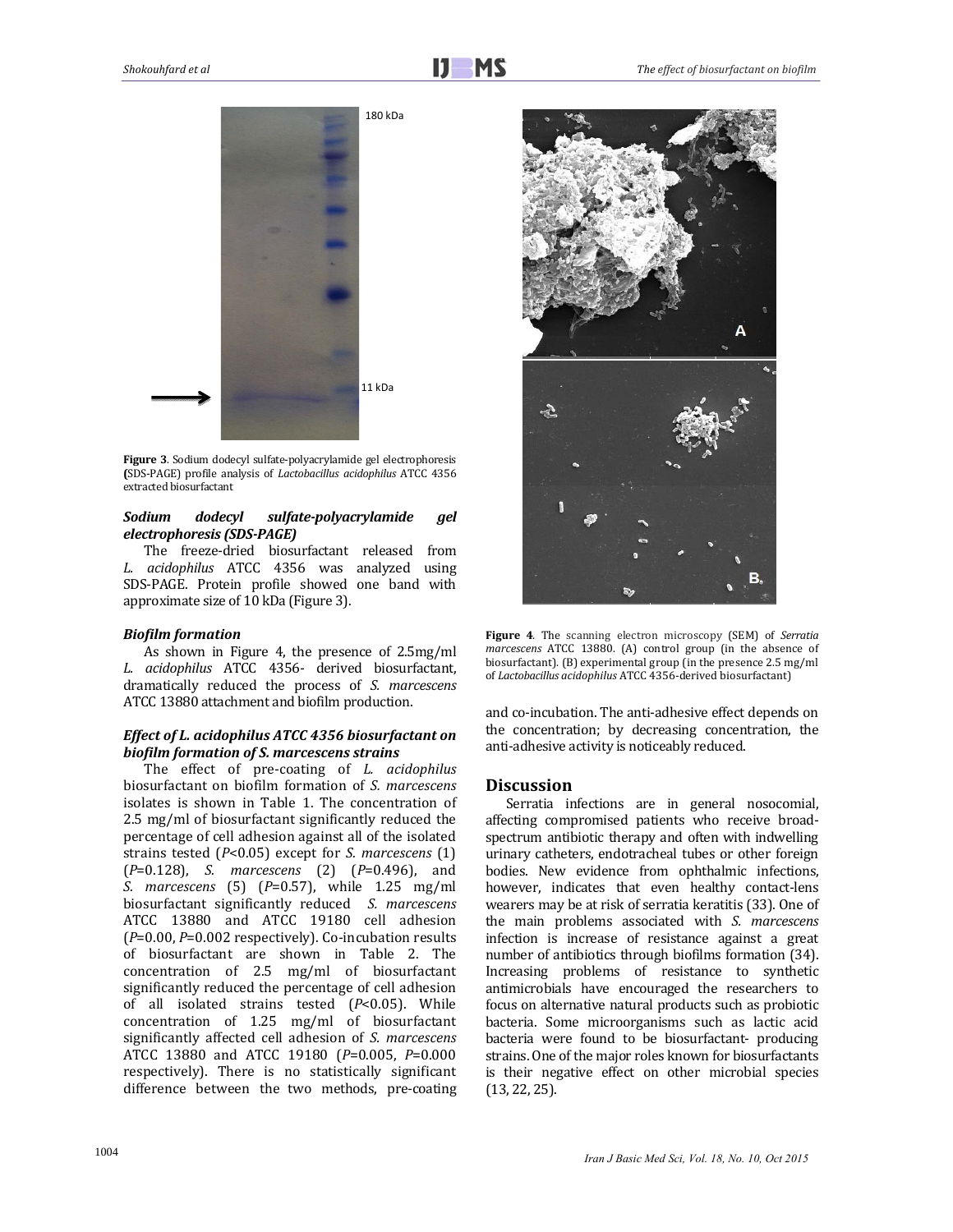Table 1. Percentage of anti-adhesive properties after *Lactobacillus acidophilus* ATCC 4356 biosurfactant pre-coating at different concentrations (mg/ml). Negative controls were set at 0% to indicate the absence of biosurfactant. Percentages indicate the reductions in microbial adhesion when compared to the control. Results are expressed as means±standard deviation of values obtained from triplicate experiments 

|                                   | [Biosurfactant] (mg/ml) |                  |                  |                  |  |
|-----------------------------------|-------------------------|------------------|------------------|------------------|--|
| Microorganism<br>(isolate number) | 2.5                     | 1.25             | 0.625            | 0.312            |  |
| S. marcescens (1)                 | $55.2 \pm 0.59$         | $49.1 \pm 0.16$  | $42.4 \pm 0.51$  | $36.9 \pm 0.66$  |  |
| S. marcescens (2)                 | $43.9 \pm 0.36$         | $31.1 \pm 0.72$  | $29.98 \pm 0.82$ | $19.44 \pm 1.02$ |  |
| S. marcescens (3)                 | $39.3 \pm 1.34$         | $32.3 \pm 0.61$  | $31.8 \pm 0.74$  | $23.5 \pm 1.02$  |  |
| S. marcescens (4)                 | $40.3 \pm 0.16$         | $35.8 \pm 0.81$  | $29.7 \pm 0.39$  | $30.7 \pm 0.74$  |  |
| S. marcescens (5)                 | $24.1 \pm 0.35$         | $16.8 \pm 0.55$  | $18.9 \pm 0.79$  | $13.2 \pm 0.55$  |  |
| S. marcescens (6)                 | $51.1 \pm 0.21$         | $56.0 \pm 0.79$  | $56.1 \pm 0.28$  | $54.1 \pm 0.27$  |  |
| S. marcescens<br>ATCC 13880       | $49.5 \pm 0.21$         | $35.27 \pm 0.79$ | $0.01 \pm 0.27$  | $0 \pm 0.28$     |  |
| S. marcescens<br>ATCC 19180       | $60.0 \pm 1.77$         | $50.4 \pm 0.59$  | $17.1 \pm 1.29$  | $8.74 \pm 0.03$  |  |

On the basis of the results, we conclude that the biosurfactant from *L. acidophilus* has a relatively high protein content compared to other components such as polysaccharides and phosphates. According to Figures 4-A and 4-B, it is also shown the adhesion of S. *marcescens* to glass slide could reduce by biosurfactants. Velraeds *et al* (24) demonstrated that, biosurfactants from *L. acidophilus* RC14 and L. *fermentum* B54 were richer in protein and also had less polysaccharides than biosurfactants from *L. casei* subsp. rhamnosus ATCC 7469.

Inhibitory effect of biosurfactants on bacterial adhesion and biofilm formation has also been previously reported (27). However, the definitive mechanisms of such effects have not yet been described in detail. The mechanism appears to be exceedingly dependent on biosurfactant type and the properties of the target bacteria. The common technique to explain biosurfactant anti-adhesion and anti‐biofilm activities would be their direct antimicrobial activity. However, the antimicrobial activity of biosurfactants has not been observed in all cases (27, 35). Walencka *et al* (35) reported that the way in which surfactants influenced bacterial surface interactions appeared to be related to the surface tension changes and bacterial cell-wall charge. These factors are very important in overwhelming the initial electrostatic repulsion barrier between the microorganism cell surface and its substrate. Biosurfactants may also affect both cell-cell and cellsurface interactions. The results indicate that lactobacilli-derived agents have significant effects on these interactions (22, 35).

In this study, the anti-adhesive activity of *L. acidophilus*–derived biosurfactant against strains of *S. marcescens* was investigated. Particularly, in co‐incubation experiments, the percentage of cell adhesion of *S. marcescens* 1 was reduced by 73% at

Table 2. Percentage of anti-adhesive properties after *Lactobacillus acidophilus* ATCC 4356 biosurfactant co-incubation at different concentrations (mg/ml). Negative controls were set at 0% to indicate the absence of biosurfactant. Percentages indicate the reductions in microbial adhesion when compared to the control. Results are expressed as means  $\pm$  standard deviation of values obtained from triplicate experiments 

|                                    | [Biosurfactant] (mg/ml) |                  |                  |                  |  |
|------------------------------------|-------------------------|------------------|------------------|------------------|--|
| Micro-organism<br>(isolate number) | 2.5                     | 1.25             | 0.625            | 0.312            |  |
| S. marcescens (1)                  | $73.4 \pm 0.38$         | $68.3 \pm 0.60$  | $66.9 \pm 0.60$  | $67.2 \pm 0.56$  |  |
| S. marcescens (2)                  | $58.4 \pm 0.83$         | $57.6 \pm 0.76$  | $49.0 \pm 0.86$  | $15.54 \pm 0.94$ |  |
| S. marcescens (3)                  | $45.8 \pm 0.79$         | $48.0 \pm 1.84$  | $33.3 \pm 1.58$  | $18.61 \pm 2.09$ |  |
| S. marcescens (4)                  | $59.48 \pm 0.96$        | $54.2 \pm 0.97$  | $55.31 \pm 0.61$ | $20.54 \pm 0.85$ |  |
| S. marcescens (5)                  | $60.8 \pm 0.87$         | $54.8 \pm 0.71$  | $48.28 \pm 0.64$ | $40.69 \pm 0.31$ |  |
| S. marcescens (6)                  | $57.0 \pm 0.83$         | $46.3 \pm 1.59$  | $60.0 \pm 0.627$ | $58.0 \pm 0.37$  |  |
| S. marcescens<br>ATCC 13880        | $47.46 \pm 0.76$        | $33.24 \pm 0.87$ | $7.96 \pm 0.98$  | $2.24 \pm 1.45$  |  |
| S. marcescens<br>ATCC 19180        | $52.0 \pm 2.13$         | $46.55 \pm 0.12$ | $26.15 \pm 0.38$ | $0.66 \pm 0.35$  |  |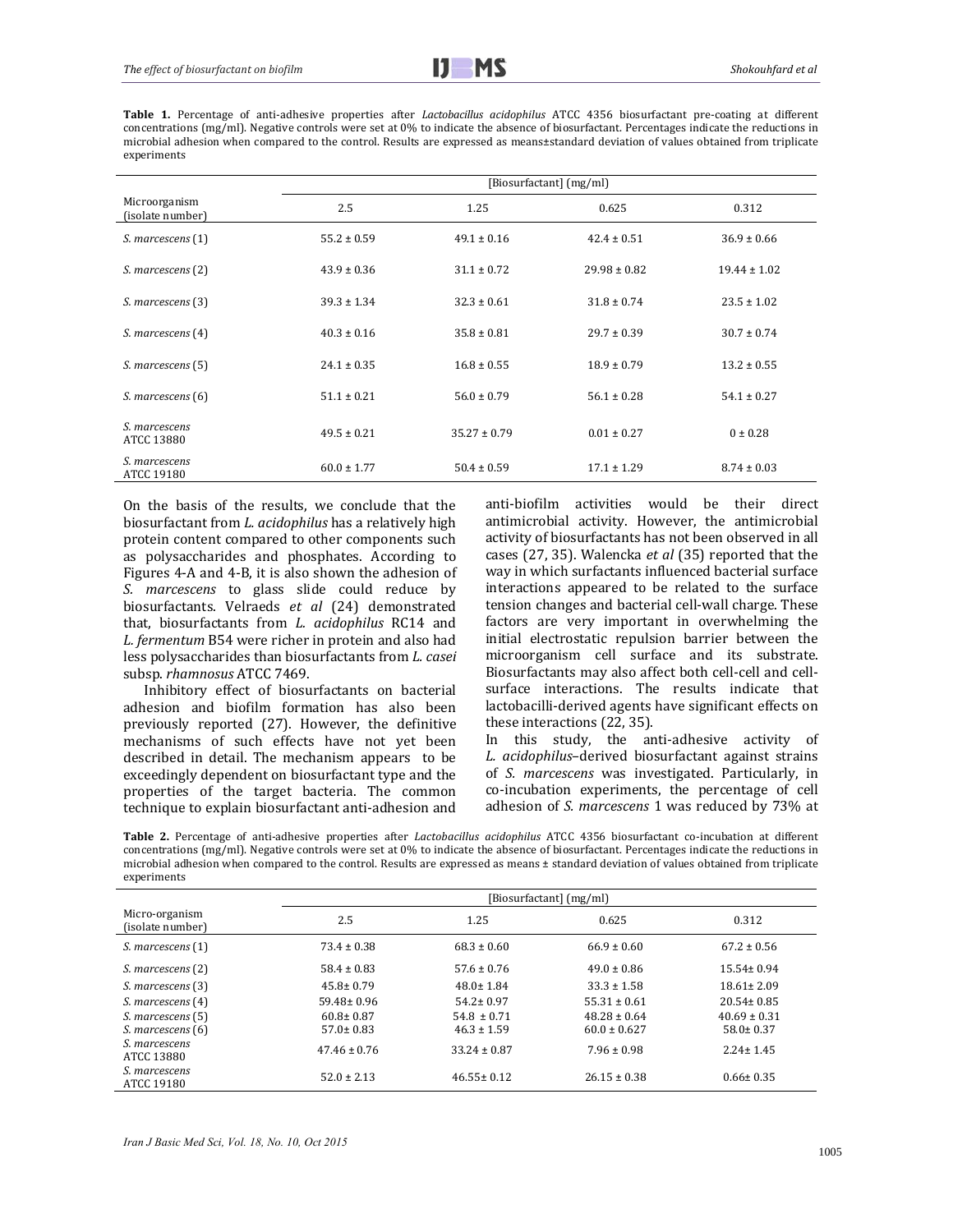the concentration of 2.5 mg/ml and the percentage of cell adhesion of all other strains was reduced at the concentration of  $2.5 \text{ mg/ml}$ . These results look very encouraging since to the best of our knowledge, this is the first time that a lactobacilli biosurfactant displays such a high anti-adhesive activity against *S*. *marcescens* biofilm formation. Anti-adhesive activity of biosurfactant produced by lactobacilli has been also described against biofilm formation of bacterial pathogens by prerequisite materials used in the urogenital tract or the oral cavity, glass or plastic (24, 35). Results obtained from this study also indicates the efficacy of *L. acidophilus* biosurfactant against biofilm formation of *S. marcescens* on polystyrene. These surfactants influence surface interactions of bacteria which appear to be more strictly related to modifications in bacterial cell-wall charge and surface tension  $(31, 35)$ . In conclusion, the anti-adhesive properties of the biosurfactant against eight *S. marcescens* biofilm producers suggest its potential usage as an anti-adhesive product on medical devices (catheters, prosthesis) to prevent *S. marcescens* infections. 

However, the biosurfactant isolated in this study exhibited a considerable anti-adhesive activity against most of the microorganisms tested. Biosurfactant can involvement in microbial adhesion and desorption has been widely described, and adsorption of biosurfactants isolated from lactobacilli to surfaces might constitute an effective strategy to reduce microbial adhesion and conflicting colonization by pathogenic bacteria, in the biomedical field or in the food industry (18, 20, 21, 36).

The anti-adhesive activity observed with this biosurfactant on micro‐organisms such as *S. marcescens* is very promising for additional studies and therapeutic applications targeted at reducing microbial colonization on different material. These antimicrobial and antiadhesive properties make biosurfactants appropriate therapeutic agents in the battle against many infections(18, 32). Falagas and Makris (20) have proposed the application of biosurfactants, isolated from probiotic bacteria, to patient-care equipments in hospitals, to reduce hospital-acquired infections.

## **Conclusion**

In this work we have demonstrated the anti-adhesive properties of the crude biosurfactant isolated from *L. acidophillus* against pathogenic microorganisms, including bacteria. The results obtained suggest the possible use of this biosurfactant as an antimicrobial agent with applications against microorganisms responsible for diseases and infections in the vaginal, urinary and alimentary tract, in addition to the skin, making it a suitable alternative to conventional antibiotics.

## **Acknowledgment**

The results described in this paper were part of PhD student thesis that supported by Alzahra University, Tehran, Iran.

## **References**

1. Hejazi A, Falkiner FR. Serratia marcescens. J Med Microbiol 1997; 46:903-912.

2. Van Ogtrop ML, Van Zoeren-Grobben D, Verbakel-Salomons EM, Van Boven CP. *Serratia marcescens* infections in neonatal departments: description of an outbreak and review of the literature. J Hosp Infect 1997; 36:95‐103.

3. Hall-Stoodley L, Costerton JW, Stoodley P. Bacterial biofilms: from the natural environment to infectious diseases. Nat Rev Microbiol 2004; 2:95-108.

4. Kalivoda EJ, Stella NA, O'Dee DM, Nau GJ, Shanks RMQ. The cyclic AMP-dependent catabolite repression system of *Serratia marcescens* mediates biofilm formation through regulation of type 1 fimbriae. Appl Environ Microbiol 2008; 74:3461-3470.

5. Mah TF, O'Toole GA. Mechanisms of biofilm resistance to antimicrobial agents. Trends Microbiol 2001; 9:34–39. 

6. Merk K, Borelli C, Korting HC. Lactobacillibacteria-host interactions with special regard to the urogenital tract. Int J Med Microbiol 2005; 295:9-18.

7. Reid G, Burton J. Use of *Lactobacillus* to prevent infection by pathogenic bacteria. Microbes Infect 2002; 4:319–324. 

8. Gupta V, Garg R. Probiotics. Indian J Med Microbiol 2009; 27:202-209.

9. Otero MC, Morelli L, Nader-macías ME. Probiotic properties of vaginal lactic acid bacteria to prevent metritis in cattle. Lett Appl Microbiol 2006; 43:91-97. 10. Reid G, Bruce AW, Fraser N, Heinemann C, Owen J, Henning B. Oral probiotics can resolve urogenital infections. FEMS Immunol Med Microbiol 2001; 30:49–52. 

11. Reid G, Bruce AW, Smeianov V. The role of Lactobacilli in preventing urogenital and intestinal infections. Int Dairy J 1998; 8:555-562.

12. Hawthorn LA, Reid G. Exclusion of uropathogen adhesion to polymer surfaces by *Lactobacillus* acidophilus. J Biomed Mater Res 1990; 24:39-46.

13. Rodrigues L, Van Der Mei HC, Banat IM, Teixeira J, Oliveira R. Inhibition of microbial adhesion to silicone rubber treated with biosurfactant from *Streptococcus thermophilus* A. FEMS Immunol Med Microbiol 2006; 46:107–112. 

14. Rodrigues L, Van Der Mei HC, Teixeira J, Oliveira R. Influence of biosurfactants from probiotic bacteria on formation of biofilms on voice prostheses. Appl Environ Microbiol 2004; 70:4408-4410.

15. Banat IM, Gandolfi I, Bestetti G, Martinotti MG, Fracchia L, Smyth TJ, et al. Marchant R. Microbial biosurfactants production, applications and future potential. Appl Microbiol Biotechnol 2010; 87:427-444. 

16. Rivardo F, Turner RJ, Allegrone G, Ceri H, Martinotti MG. Anti-adhesion activity of two biosurfactants produced by *Bacillus* spp. prevents